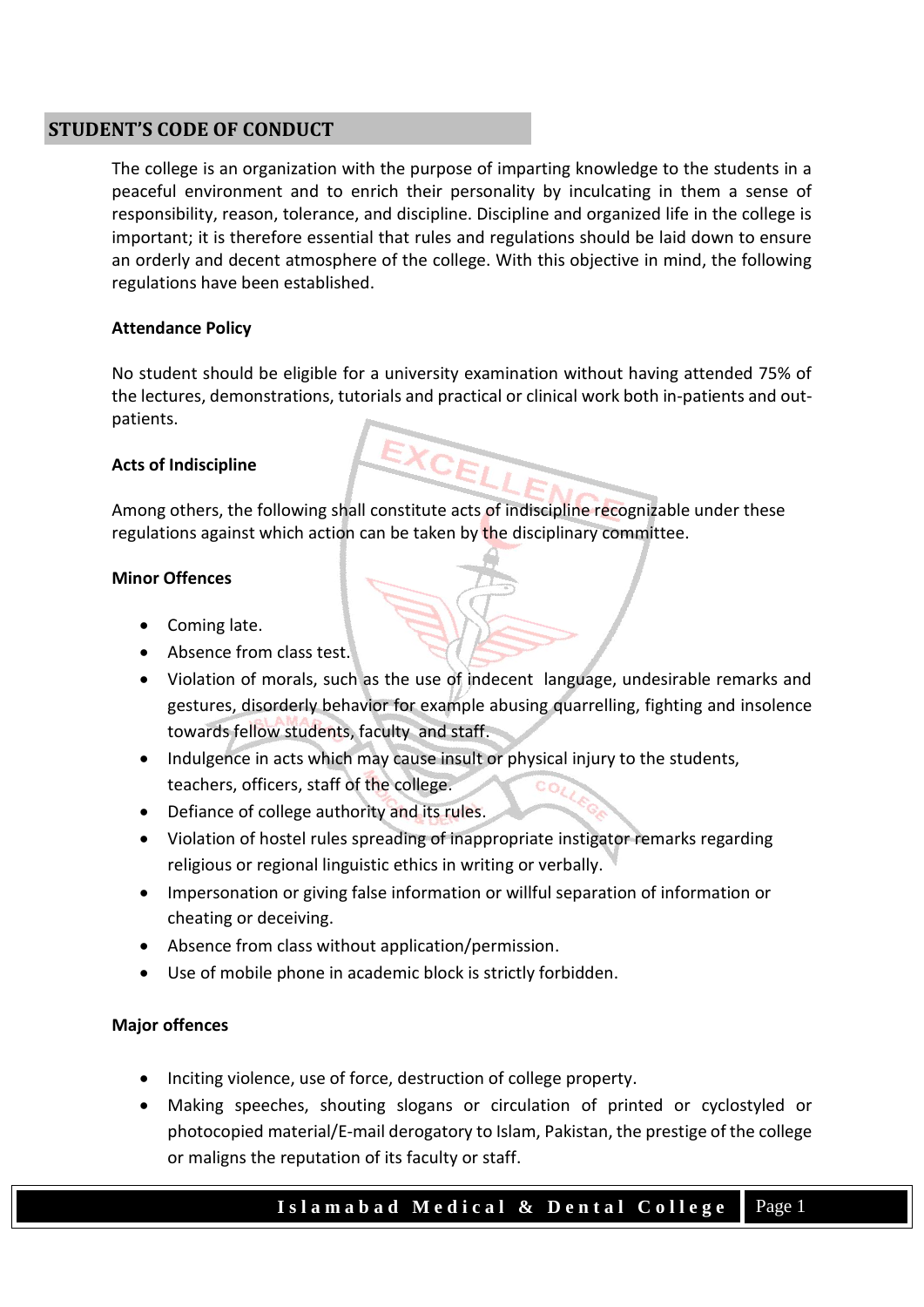- Sale and distribution of intoxicants at the campus directly or indirectly.
- Indulgence in political/ethnic/racial activity or use of students for furthering the cause of political parties.
- Use of unfair means in examinations.
- Abstracting the function of the college or causing disruption of teaching/research/other activities.
- Smoking in college premises.
- Photography/video making in college premises without seeking permission.

# **Procedure for processing Acts of Indiscipline**

Each case of indiscipline shall be reported to the Principal of the college through the Head of the Department or the warden of the hostels. In case any event takes place outside the college premises and has legal effect, it will be dealt with by the District administration.

On receipt of complaint the Principal or his deputed representative shall issue a show cause notice highlighting the offence to the student involved in the act of indiscipline. Within 48 hours the meeting of the discipline committee will be held after issuing show cause notice. It shall be ensured that the show cause notice has been received by the student against whom a report of indiscipline has been made. The disciplinary committee at the appropriate level shall ensure that the student against whom a complaint of indiscipline has been filed is given adequate chance to present his case.

# **Punishment or Penalty for Acts of Indiscipline**

Punishment or penalty for acts of indiscipline shall be according to the gravity of the offences and may be any one or more of the following:

### **Minor punishments**

- A warning in writing.
- A fine of Rs. 100/- for absence from one class/practical/test.
- A fine of Rs. 500/- for remaining absent from college for single day.
- A fine of Rs. 1000/-for not appearing in the test.
- A fine of Rs. 3000-5000/- for other offence(s).
- Suspension from the class for a period up to one month.

### **Major punishment**

The following major penalties shall be imposed on the recommendations of the Discipline Committee;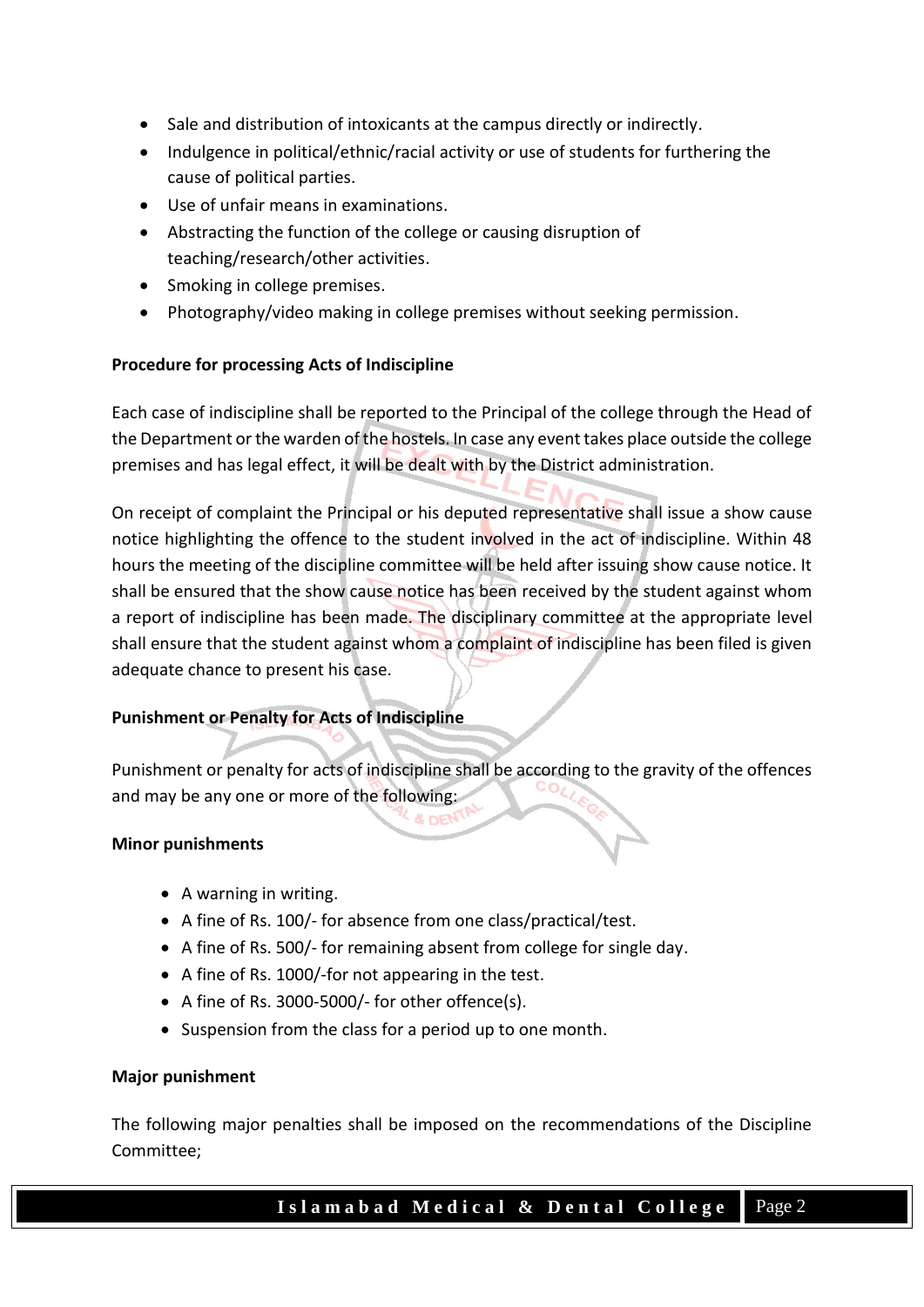- Fine which may amount up to Rs. 10,000/-
- Suspension or rustication from the hostel/college for 2-3 months.
- Expulsion from the college.
- Non conferment of degree/transcript.

### **Other provisions**

An appeal against the decision of the Disciplinary Committee can be filed within 15 days to the Principal of the college.

If the Principal feels that any of the appeal requires consideration, he will refer it to the Academic Council for consideration/decision.

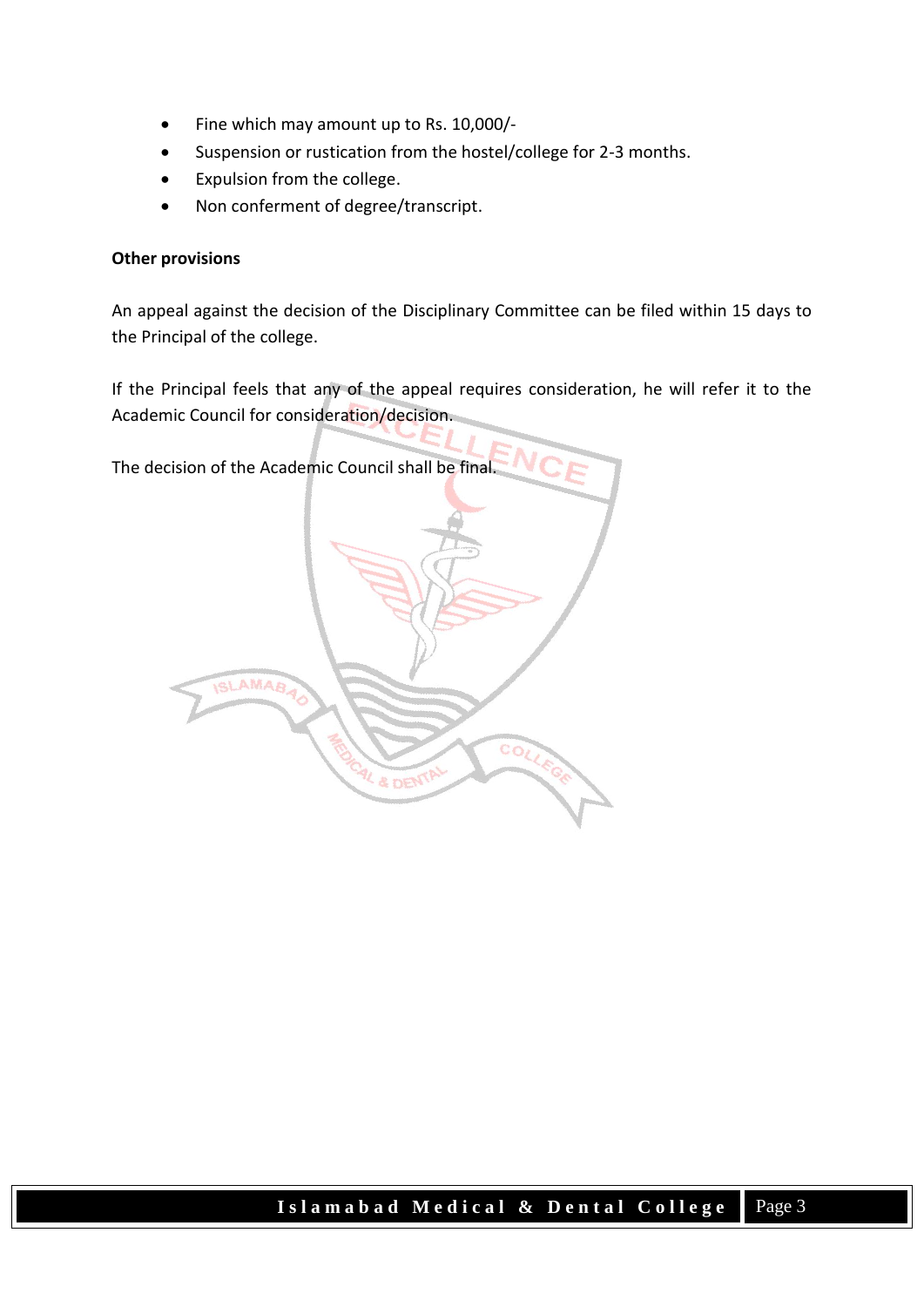# **HOSTEL RULES & REGULATIONS**

#### 1. **Title and Commencement**

- (a) These regulations may be called the IMDC hostel regulations.
- (b) These regulations shall come into force with informative effect.

#### 2. **Eligibility**

Students admitted in Islamabad Medical & Dental College shall be eligible to apply for accommodation in the hostels. All applicants shall file an affidavit along with their applications deposing that he / she:

- (a) Has no permanent or temporary accommodation available to him / her in Islamabad / Rawalpindi.
- (b) Is neither employed anywhere in any capacity in Islamabad / Rawalpindi nor receiving any house rent subsidy.
- (c) Is bonafide resident of

District\_\_\_\_\_\_\_\_\_\_\_\_\_\_\_\_\_\_\_\_\_\_\_\_\_\_\_\_\_

- **Note:** Any statement found to be false at any stage entail forfeiture of accommodation in the hostel forthwith without any lit or hindrance or further correspondence.
- 3. The students may be admitted for one year at a time and continue up to a maximum of 5 years, subject to good behavior in the hostel and satisfactory progress in the class. In case a student is allowed to extend his/her course, the provost may allow an extension on payment of hostel dues.
- 4. Hostel students shall pay hostel dues at rates approved by the syndicate from time to time. They will be required to produce clearance certificate before issuance of roll numbers for the annual examinations.

### **Peace, Harmony and Good Behavior**

5. Decency, good behavior and fellow feeling will be promoted by all residents of hostel and hostel administration subject to the general supervision and control of warden/senior warden/provost.

Student will sign a consent letter before leaving premises and will have to report back to college before week down. Daily attendance will be checked at night.

6. The provost may issue instructions from time to time for observing night time for marking attendance.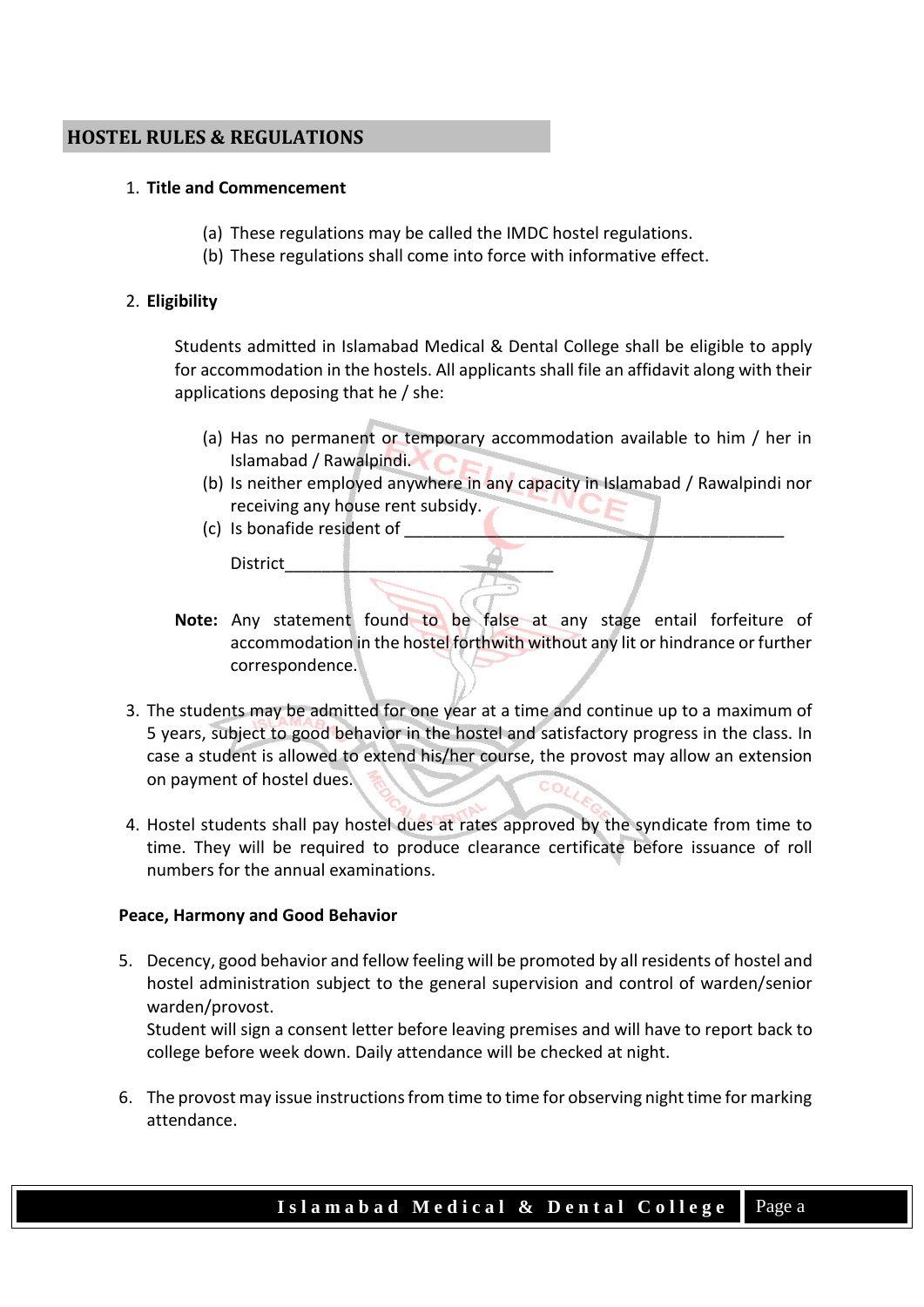- 7. Written permission from the warden/Senior warden will be necessary for staying outside the hostel.
- 8. In case of absence from the hostel for a week without prior approval, the defaulting resident of the hostel may forfeit his accommodation and the Warden/Senior Warden may open the lock and deposit the luggage for safe custody and draw up a inventory submitting a copy of inventory to the Provost.
- 9. Playing of music, making noise or indulging in rowdy behavior which may cause inconvenience or be nuisance to other resident of the hostel is to be strictly avoided.
- 10. Only authorized visitors will be allowed to meet the students in their allotted timings.

# **Acts of Indiscipline**

11. The following will be acts of **minor indiscipline:**

- (a) Impersonation, giving false information, willful suppression of information, cheating or deceiving.
- (b) Violation of public morals such as the use of indecent and filthy language, undesirable remarks and gestures.
- (c) Playing of music, making noise or indulging in rowdy behavior or be a nuisance which may cause inconvenience to other residents of hostel.
- (d) Changing the duly allotted room with out prior permission in writing from the Warden/Provost.
- 12. The following will be treated as **serious acts of indiscipline** punishable with major punishment or in case of cognizable offences actions under law:
	- (a) Possession, custody or access to liquor, drugs or intoxicants of any kind, gambling appliances, lethal instruments, of any description, explosives or fire arms.
	- (b) Causing damage to furniture, fixtures of the Hostel by any act of omission or commission.
	- (c) Tempering with machinery or unauthorized use of College vehicles or removing them from the custody of any authorized College employees.
	- (d) Adding, abetting or facilitating trespass in the hostel by an unauthorized person under any circumstances.
	- (e) Acts involving moral turpitude or cognizable offences.
	- (f) Defiance of authority or breach of discipline.
	- (g) Acts like abusing, quarreling, fighting, insolence towards other, and use of force.
	- (h) Indulgence in acts which may insult or cause physical injury to the student, teachers, officers, staff of the hostel or any other person.
	- (i) Spreading by word or mouth or written material religious, sectarian, ethnic, regional or linguistic conflicts/hatred.
	- (j) Possession carrying or use of any type of weapons/fire arms or explosive material within the college premises including hostels.
	- (k) Damaging any Hostel property, including building, equipments, vehicles etc. in any manner.
	- (l) Sale, distribution or consumption of intoxicants on the hostel/campus.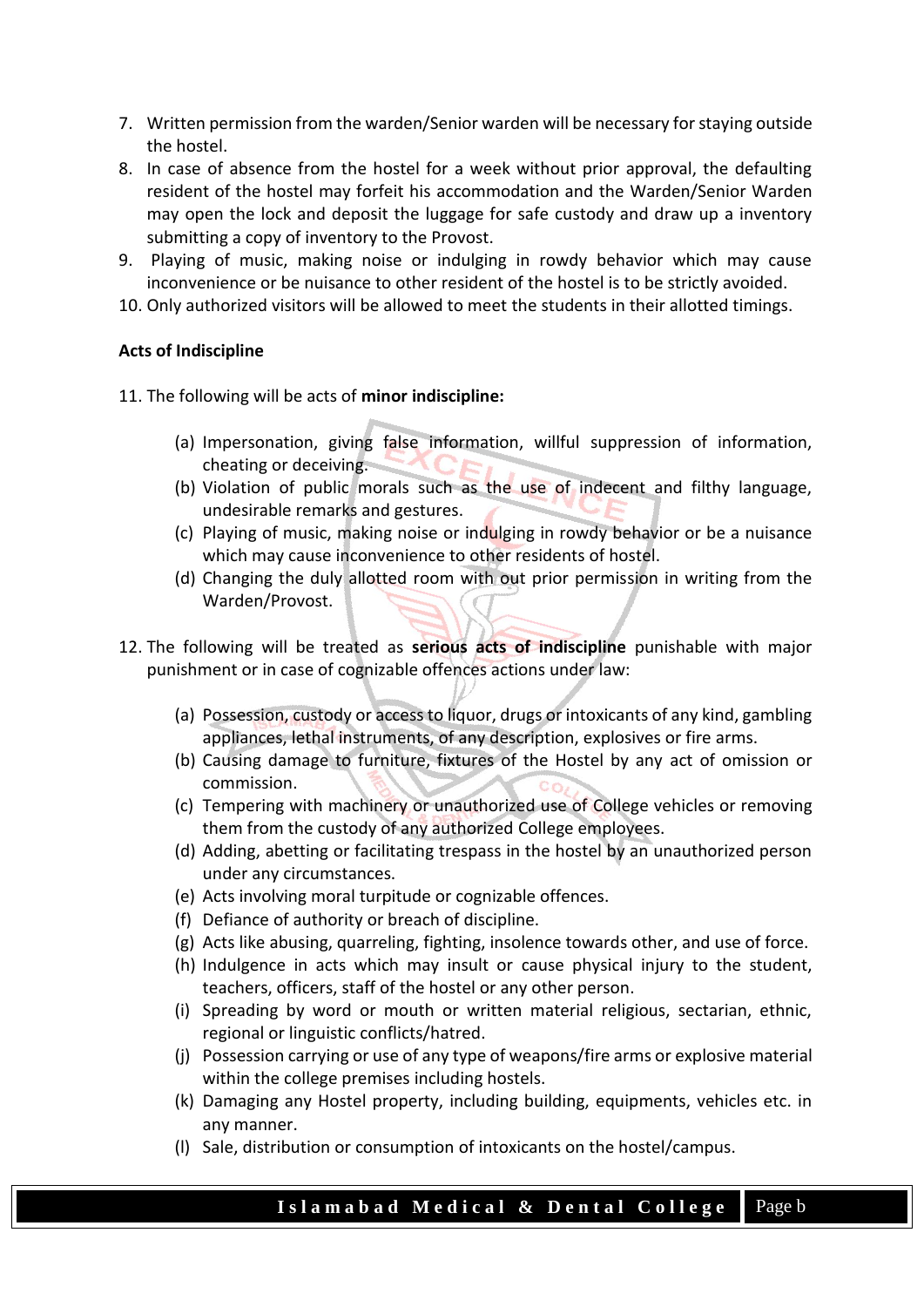- (m)Circulation by word of mouth or in written form material derogatory to Pakistan, Islam or any other religion.
- (n) Obstructing the functioning of the college or causing disruption of peaceful atmosphere and other activities in hostel.
- (o) Providing shelter to illegal/unauthorized occupants in hostels.
- (p) Causing damage or stealing/removing property of any other student residing in the hostel.

# 13. **Food Service, Health and Sanitation:**

- a) Subject to maintenance of proper standards of health and sanitation food service will be organized by the management of hostel under the supervision, control and direction of warden, through a Mess committee to be constituted by the college authorized.
- b) Cleanliness, sanitation and anti-epidemic arrangements will be inspected by the warden.
- c) A student catching infectious disease may be moved to the Hospital/under advice of the Medical officer of the Hospital.

# 14. **Special Regulations for Female Residents of the Hostel:**

- a) A resident may be permitted to go out of the Hostel only after the permission of warden
- b) A resident may be permitted an overnight stay only at places permitted in writing by the parents/guardians with the permission of the Warden.
- c) On weekend and other holidays permission of the Warden shall be necessary for an overnight stay out of the hostel.
- d) In special cases, the Warden may permit a resident to stay out beyond fixed hours. In such cases, a pass shall be issued by the Warden.
- e) At the time of admission in the hostel all the residents shall submit a list of persons who may visit the residents in the hostel and of those persons with whom they would go out. The list must be signed by the parents/guardians of the students.
- f) Visitors permitted by the parents/guardians may see the resident in the visiting room between 4:30 pm & 08:30pm during summers and 2:30 pm & 04:30pm during winters.

In order to maintain student's discipline in the hostel, the following shall be competent authorized.

Chairman

Discipline Committee

Managing Director

Principal

Hostel Discipline committee, constituted by the Chairman shall consist of two HODs, under legal and corporate affairs.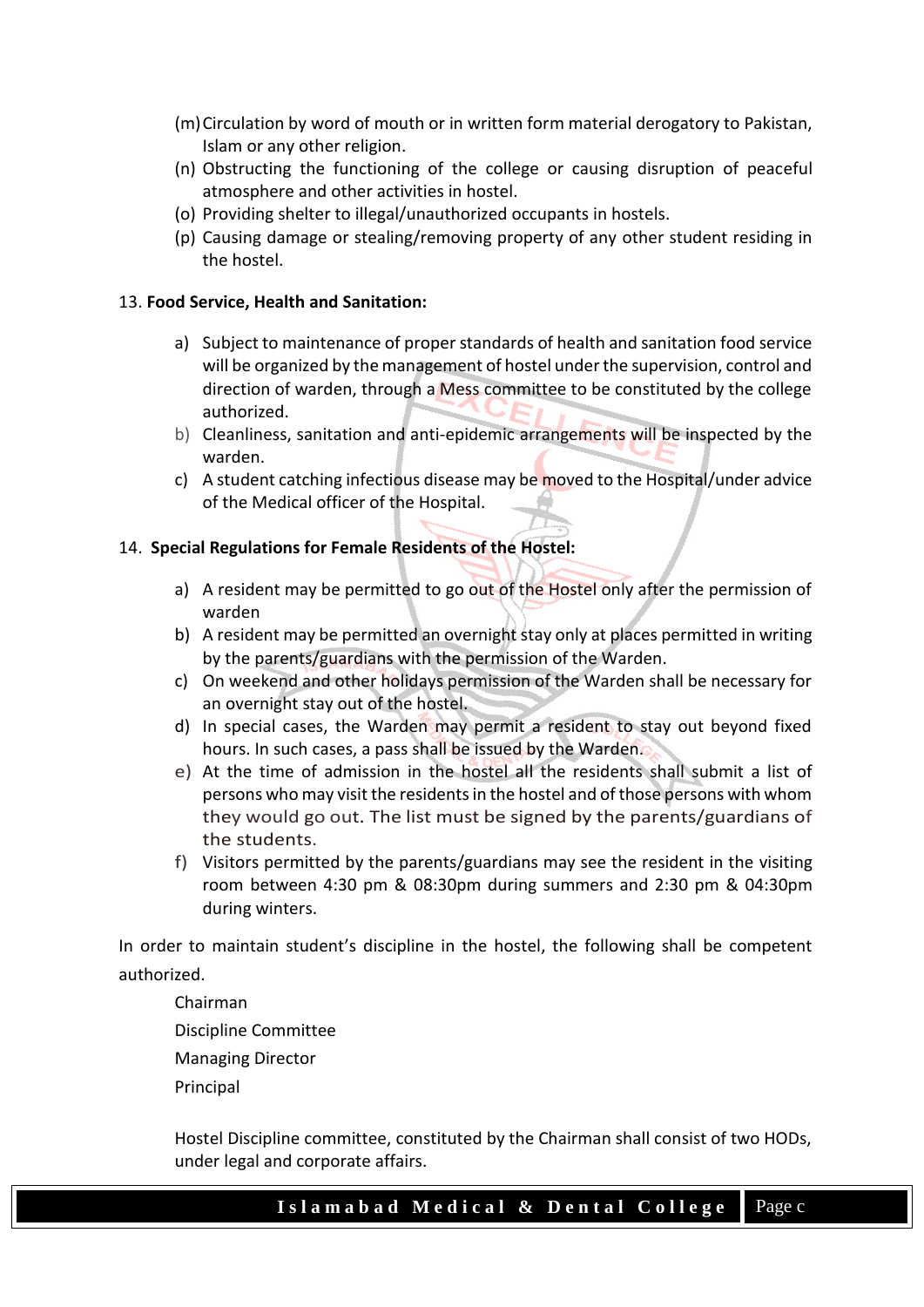The Hostel Discipline Committee shall have the authority to impose punishment, in case of breach of discipline regarding minor offences committed within the hostel premises.

The acts of indiscipline which warrant imposition of major penalties / punishments will be reported by the warden to the Head of Student Affairs for processing by the discipline committee.

For the cases failing under the purview of the Hostel Discipline Committee, Head of Student Affairs will issue a show-cause notice to the student charged with an act of indiscipline.

The Hostel Discipline Committee will ensure that the student, against whom, the disciplinary proceedings have been initiated are given adequate opportunity to explain his/her conduct.

The Hostel Discipline Committee may ask, if necessary, the student (s) charged with an act of indiscipline to appear before the Committee.

In case the reply to the show-cause notice is not received within the specified time or if the resident student fails to appear before the Committee when so required, the Committee will take an expiate decision.

In order to create an effect of deterrence against the act of indiscipline, the notification of decision of punishment and penalties will be placed on the College Notice Board and where necessary, in the National Press.

A copy of the notification shall also be sent to:

Concerned Heads of the Departments. G. M Finance. Parents/Guardians of the students.

Punishment or penalty for indiscipline shall be in accordance with the gravity of the case and may be anyone or more of the following or any other determined by the Discipline Committee.

### **Minor Penalties** *I* **Punishments**

- Censuring or warning in writing.
- Rustication from the hostel for a maximum period not exceeding three months.
- A fine up to Rs. 5000/**-.**
- Deprivation from the benefits / privileges enjoyed by the student (s).
- Withholding of Roll No. slip / examination results.